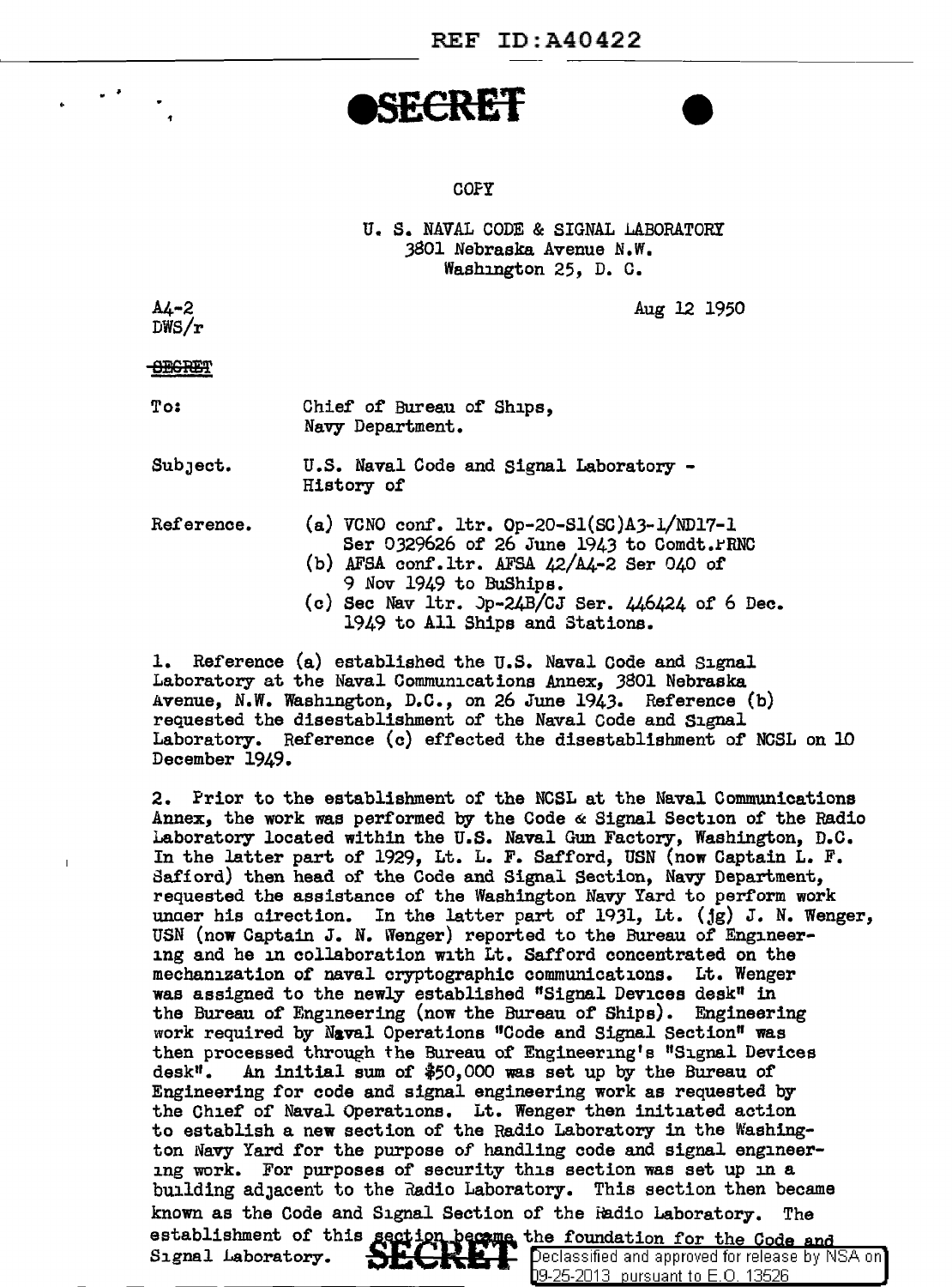

COPY

#### A4-2

 $\bullet$ 

#### **SECRET-**

*3.* In 1942, plans to place nearly all phases of cryptographic work performed in the Navy Department on a secure reservation were in process. Captain E.E. stone, USN (now Rear Admiral F.E. Stone) included the Code and Signal Section of the Naval Gun Factory in these plans and maae space reservations. On 26 June 1943, the Naval Code and Signal Laboratory was established and set up under the military command of the Commandant, Potomac River Naval Command. Personnel comprising the Code and Signal Section of Naval Gun Factory formed the basic complement of the newly established NCSL. On 30 June 1943 this group moved from the Naval Gun Factory to the Navy Communications Annex (now Navy Communications Station) and began functioning as the Naval Code and Signal Laboratory. The mission of NCSL established by the Bureau of Ships was.

> Conduct research, development, and design; produce, overhaul, test and maintain cryptographic instruments and their component parts employing the use of electronic theories. electro-mechanical mechanisms, the physical properties of materials, and the reduction of these units into practical application as required for special classified communication devices.

4. The peak complement of 414 which consisted of 22 officers, 350 enlisted personnel and 40 civilians was reached in August 1944. At the time of its disestablishment the complement consisted of 176 civilians, 1 officer and 1 enlisted.

5. The highlights of accomplishment centers on the following items&

- (1) Adapted the first commercial cipher machine to military use - CSP 903.
- (2) Develooed the first practical keyboard operated code machine - CSP 691 and CSP 692.
- (3) Developed the reliable rotor maze contacts, now universally used.
- $(4)$  Developed in October 1935 the first analogue machine Known as M-1 device and X-199.

-2-

# **SECRET**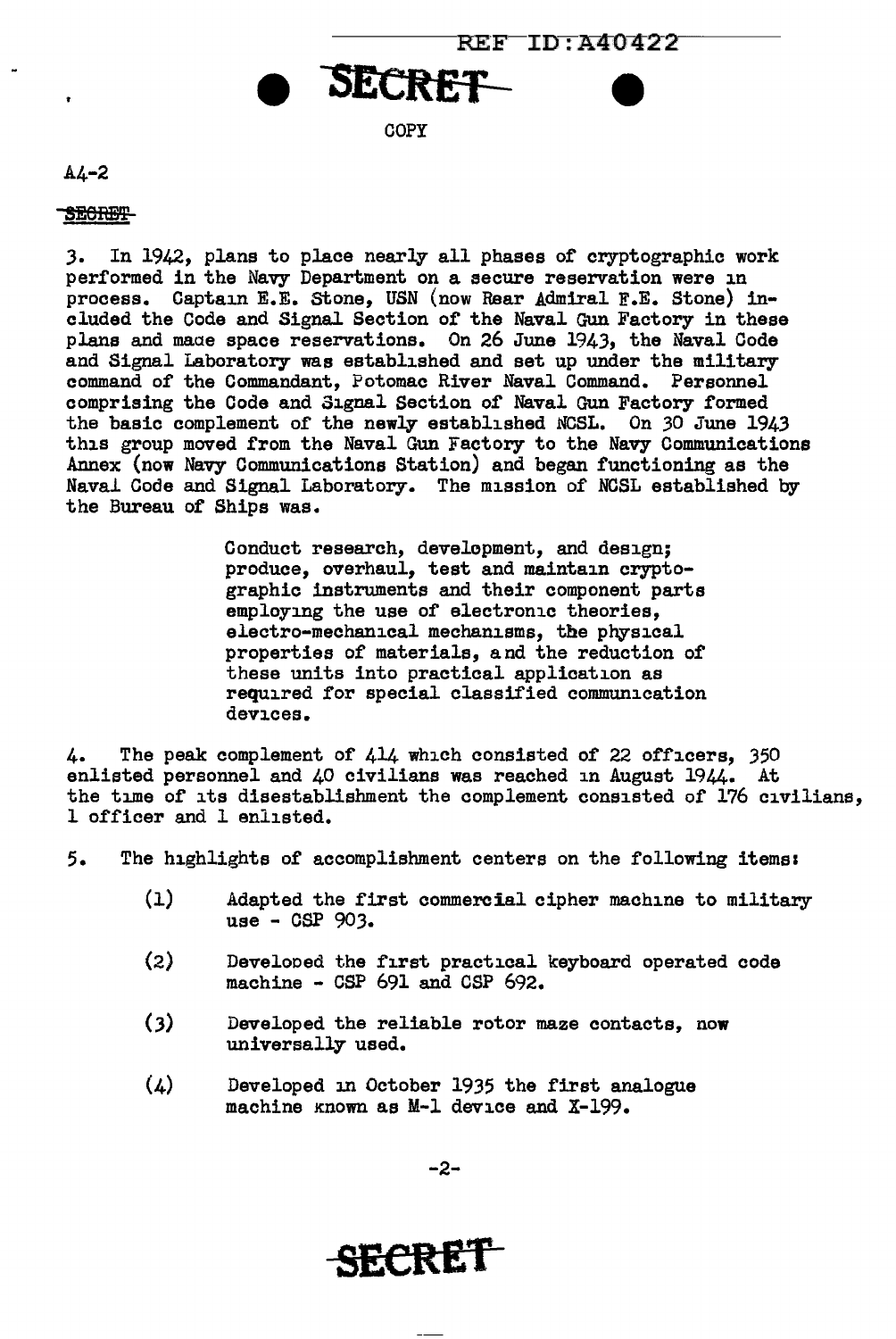### $REF$   $ID:$   $A40422$



#### COPY

#### A4-2

**SECRET** 

- (5) Developed adapters to convert CSP 691 and GSP 903 to Jap analytical machines.
- (6) Manufactured and developed several Jap analogue equipments known as M-2, M-3, M-4 and M-5.
- (7) Designed and developed first mechanical universally controlled cipher maze.
- (S) Proposed first the use of rotor maze to control rotor stepping maze 21 June 1932, now used in ECM Mk.II.
- (9) Developed automatic word spacing. Converted all CSP 691 equipment for its use.
- (10) Developed index maze.
- (11) Basic design and development of ECM Mk.I. Made original model, wired all rotors used by system.
- $(12)$ Basic design and development of ECM Mk.II now in use by the services.
- (13) Development of reverse stepping of rotors. Manufactured all parts and made necessary modifications to accommodate.
- $(14)$ Design and development of combined cipher machine.
- (15) Design and development of changeable contour ring.
- (16) Design of CSP 688 and 845 strip cipher devices. Manufactured J6,000 CSP S45.
- (17) Design of CSP 1116 aircraft contact pad. Manufactured 11,000.
- (18) Design and development of ball contacts for cipher maze.
- (19) Basic design of Mk.I and Mk.II rotors.

**SECRET**(20) Designed and developed rotor bobbin to enable automatic wiring of rotors.  $-3$  automatic wiring of rotors.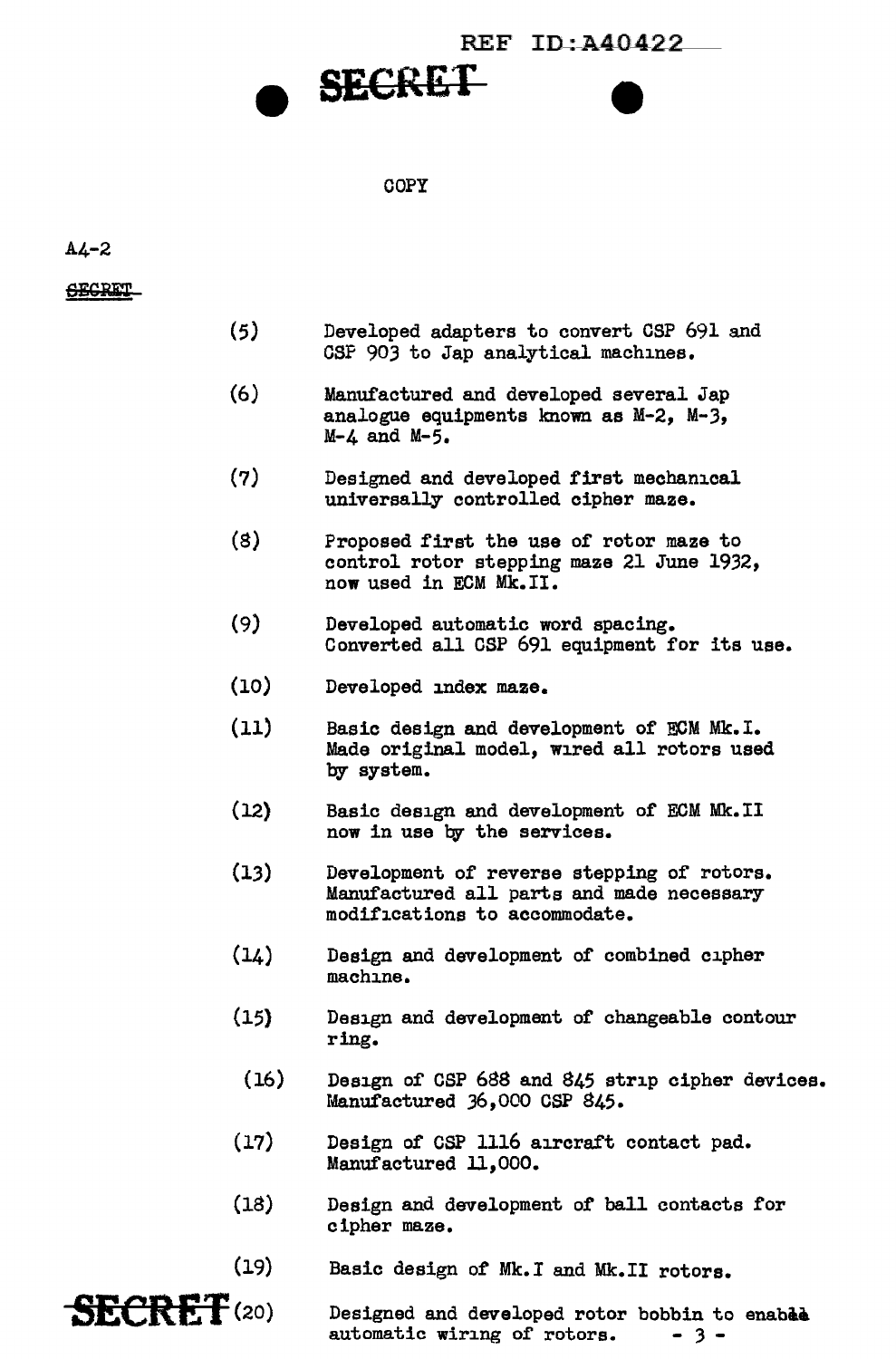## A4-2 **SECltET**

### **SEGRET**

- (21) Designed and developed CSP 1127 adapter units for State Department traffic. Manufactured 150 CSP 1127.
- (22) Basic design of 26-To-5 translator for Off-Line ECM operation.
- (23) Set up first training course for cipher machine maintenance.
- (24) Developed RIP 60, RIP 61 and RIP 62 analogue machines. Manufactured equipments used.
- (25) Designed ana developed CSP 1800 British type  $\Lambda$  adapter for CCM use.
- $(26)$  Designed and developed One-Time- $\frac{1}{2}$ ad Machine CSP 2100 - Manufactured 4.
- (27) Designed and developed universal rotor contacts for contour control.
- (28) Synchronized stepping of forwara and reverse rotor movement.
- (29) Designed and developed CSP 2200. Manufactured 110.
- (30) Designed and developed adapter unit to make the Mk.I ECM the cryptographic equivalent to the Mk.II ECM.
- (31) Designea ana developed cast metal maze unit. Constructed 100 for CSP 2300.
- (32) Designed and developed first removable maze unit.
- (33) Designed and developed the first motor driven cipher machine. Made one model installed on the USS TEXAS in 1931.
- (34) Designed electro-mechanical rotor drive mechanisms used on present machines.

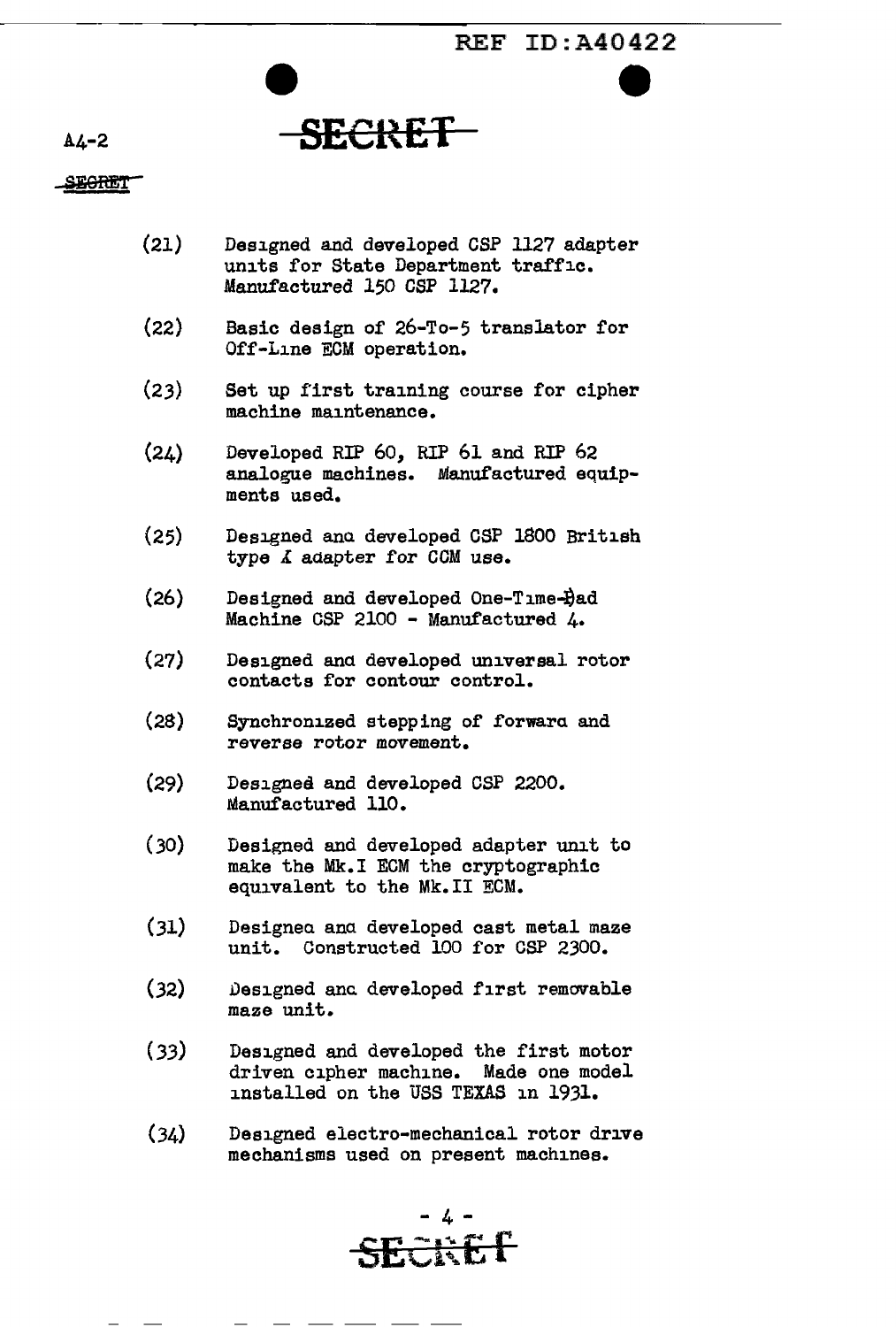**SECRET** 

 $AL-2$ 

SECRET<sup>-</sup>

- (35) Developed and manufactured Navy One-Time-Tape manufacturing equipment.
- (36) Designed and developed automatic mechanical interlock. Manufactured 2,500 for use on CSP 889, 2900, 3300 and 2300.
- (37) Design and development of CSP 1700, CSP 1600, CCM Equipment. Manufactured 2,000 CSP 1700 and 6500 CSP 1600.
- (38) Designed and developed CSP 2900 and CSP 2900A cipher machine. Manufactured 1,196 CSP 2900 and 10 CSP 2900A.
- (39) Developed CSP 2300. Manufactured 65.
- (40) Developed CSP 3300. Manufactured 85.
- (41) Designed and developed 7-rotor devices for proposed, combined use. Manufactured 2 models.

In addition to the above, many more designs and developments of lesser importance were produced, practically all were used, or are now in use.

6. The actual production of many of the items listed was accomplished by the Naval Code and Signal Laboratory. Over l,000,000 rotors were wired and over *80,000* pieces of cryptographic equipment of various types were produced by NCSL. The activity handled over J00,000 pieces of highly classified registered publications and gear without loss or failure to account for a single item. Throughout its existence the activity was fortunate in its selection of good, well qualified personnel. Morale was excellent and the work output was maintained at a high level at all times. The lasting use of its accomplishments made the establishment of the Naval Code and Signal Laboratory and its tenure of existence a credit to the Navy.

7. The writer of this statement of history of the U.S. Naval Code and Signal Laboratory was continuously associated with NCSL since its beginning at the Radio Laboratory in the Washington Navy Yard. From 1929 to 1942 he was engineer in charge, from 1942 to 1946 he was officer in charge and from 1946 until 10 vecember 1949 he served as the Director of the Naval Code and Signal Laboratory.

*-5-*

**SECRET**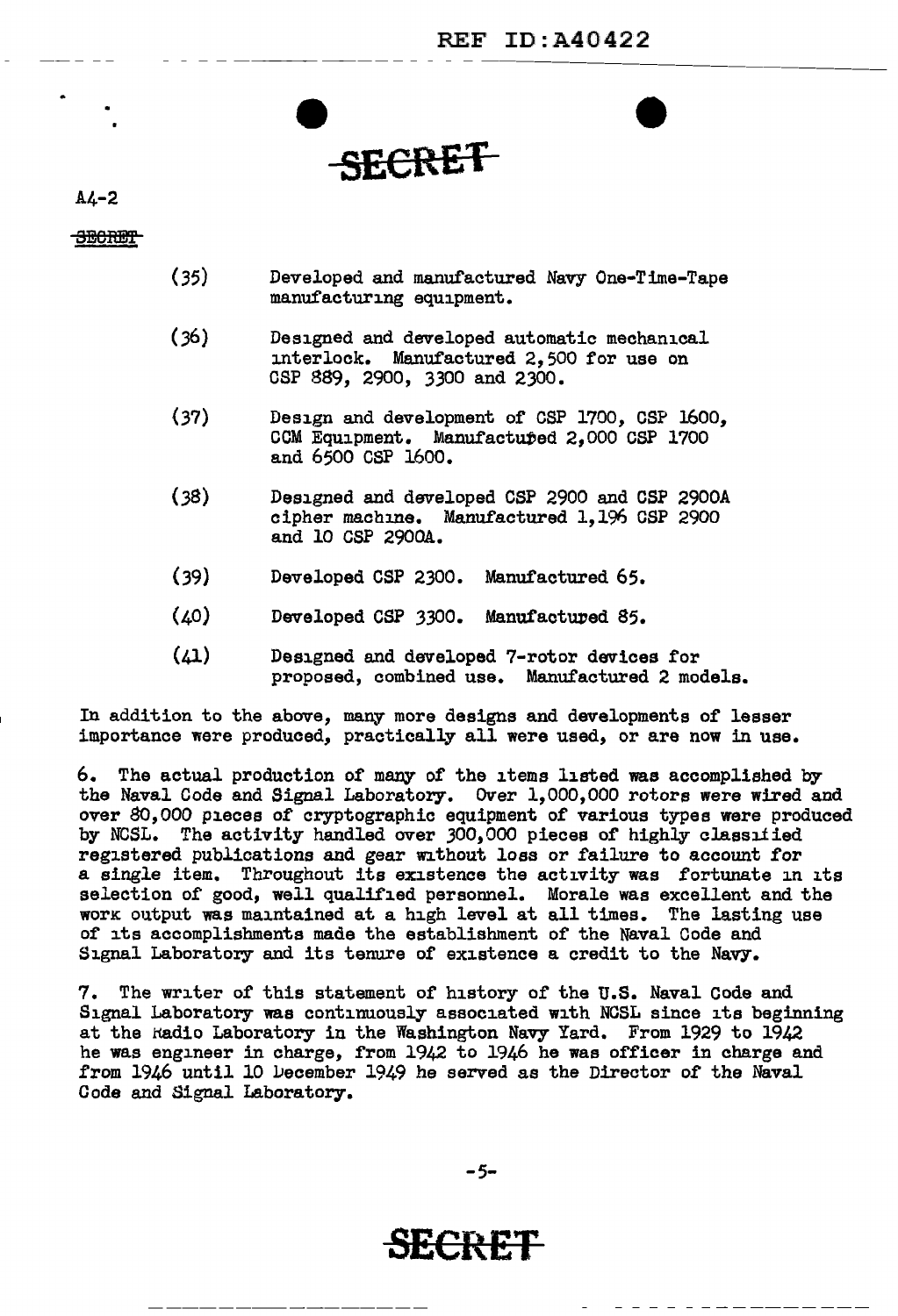# I 0 **e** SECRET

 $A4-2$ 

•

**CEGRET** 

•

8. The items and statements made herein have been verified with the files before storage and also with Captain L. F. Safford, USN, and Captain J. N. Wenger, USN, who have been continuously interested ln the work of Naval Code and Signal Laboratory since its establishment.

> D. *Vi.* SEILER Commander, USN DIRECTOR, NAVAL CODE  $\circ$  SIGNAL **LABORATORY**

cc.

**DIRAFSA** CNO COMDT.PRNC